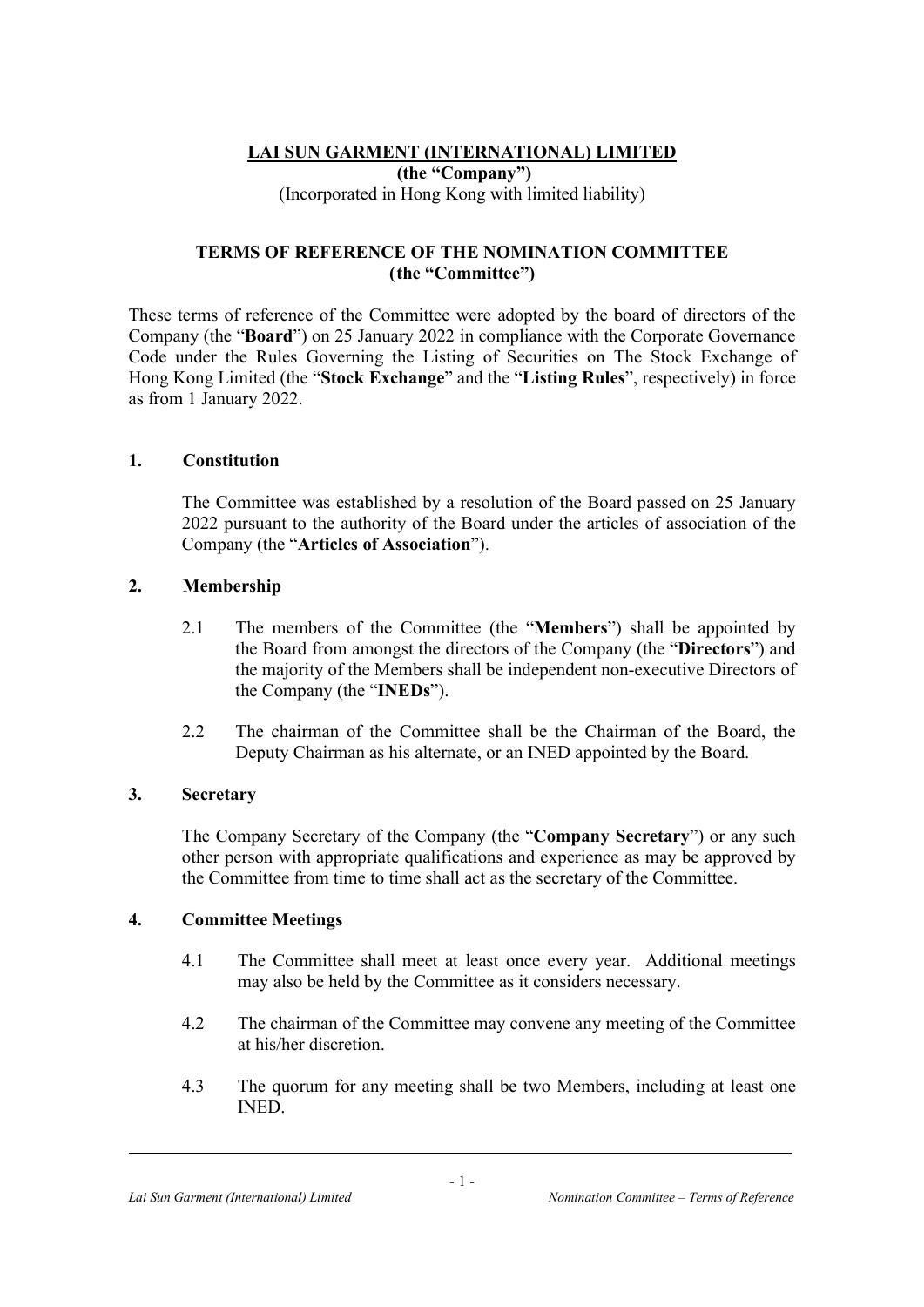- 4.4 The Committee may, from time to time, invite any Directors, executives, employees or advisers to any Committee meeting, including but not limited to external advisers or consultants.
- 4.5 Proceedings of the Committee meetings, unless specifically provided for in these terms of reference, shall be governed by the relevant provisions of the Articles of Association where applicable.
- 4.6 Minutes shall be kept by the secretary of the Committee. Draft and final versions of the minutes shall be circulated to all Members for their comments and records respectively, and in both cases within a reasonable period of time after the meeting.

### 5. Annual General Meeting

The chairman of the Committee, his alternate or another Member shall attend the Company's annual general meeting and be prepared to answer questions thereat.

### 6. Responsibilities, Powers and Discretion

The Committee shall have the following responsibilities, powers and discretion:

- 6.1 at least once annually to review the structure, size, diversity profile and skills matrix of the Board and the needs of the Board and make recommendation on any proposed changes to the Board to complement the Company's corporate strategy;
- 6.2 to identify suitable director candidates and select or make recommendation to the Board on the selection of individuals to be nominated as Directors;
- 6.3 to assess the independence of INEDs having regard to the criteria under the Listing Rules;
- 6.4 to make recommendation to the Board on the appointment or re-appointment of Directors and succession planning for Directors; and
- 6.5 to review the Nomination Policy and the Board Diversity Policy of the Company periodically and make recommendation on any proposed revisions to the Board.

# 7. Reporting Responsibilities

The Committee shall report to the Board as and when appropriate.

 $\overline{a}$